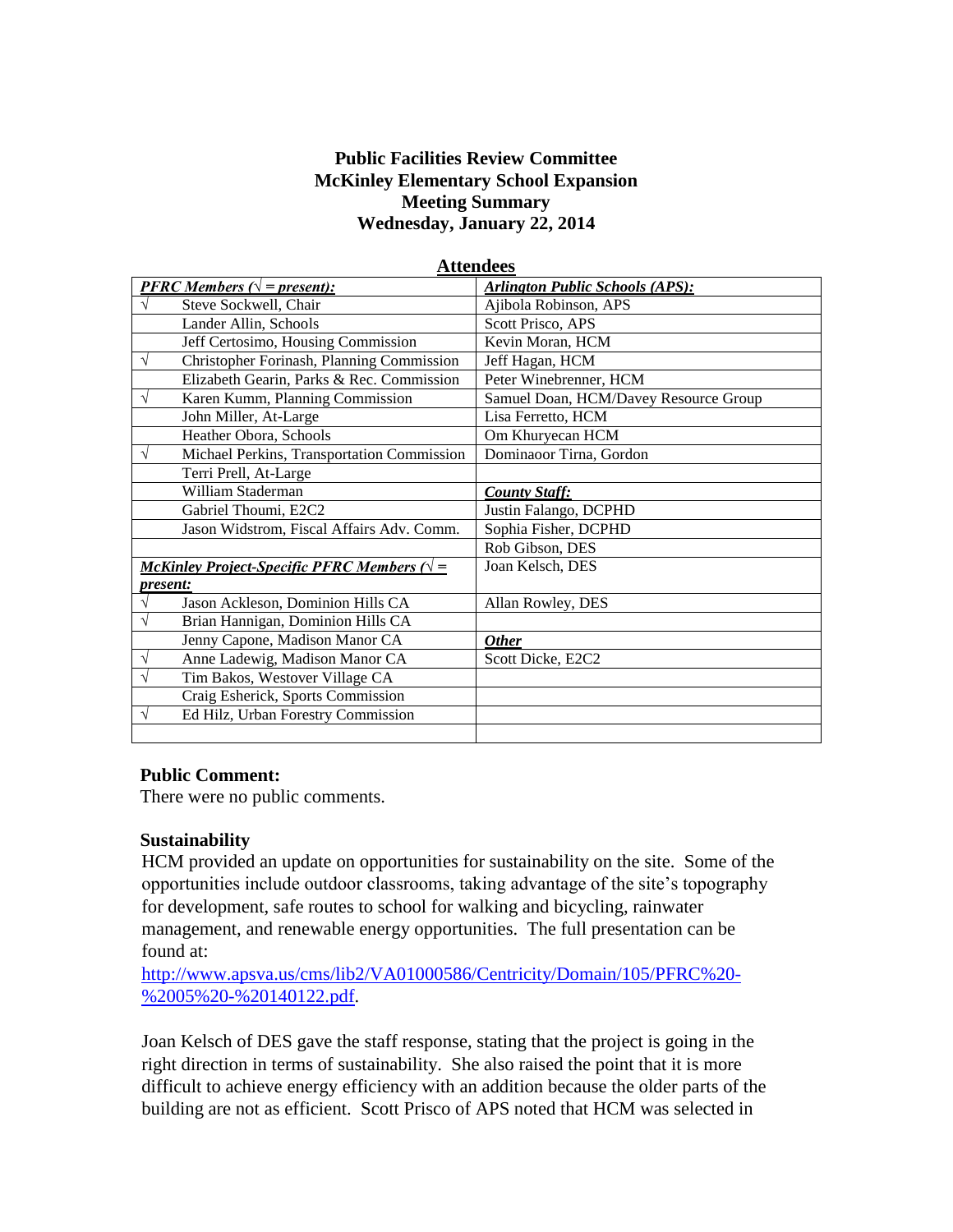part because sustainable development is an integrated part of their approach to designing buildings.

Some of the comments related to the sustainability presentation included:

- Will the indoor air quality be impacted by construction?
	- o Construction will be separated from any part of the school that is occupied.
	- o There will also be a comprehensive evaluation of the existing condition before any construction takes place
- In order to minimize disturbance, consider designing the addition to the south to be able to support a second story.
- Are bicycle locker room/shower required by code?
	- o School staff has requested them
	- o Could potentially be cut

# **Concept Design Update**

HCM presented an updated concept design 3c, which was the consensus option selected by PFRC and BLPC. There continues to be a 3d, which would retain the existing pentagon structure instead of tearing it down and replacing it with a small addition in the same location. APS is recommending that the School Board increase the budget to allow for the demolition and reconstruction of the Pentagon addition.

Some of the comments related to the concept design update included:

- How much of the play field (that existed before the addition of the relocatable classrooms) will be impacted by the proposed addition to the northeast?
	- o Potential for some impact, up to approximately 12 feet
- Does the addition to the south change the impact to the neighbors to the south and west?
	- o The proposed addition is set back farther from the western property line
	- o There would be less impervious surface with the proposed addition.
- $\bullet$  Is there the budget for option 3c?
	- o APS and HCM continue to refine the cost estimates for the addition and expressed the intention to be on budget by the time the concept design is submitted to the School Board.
	- o Costs have already been reduced because the retaining walls needed for the entire addition to be located in the south have been removed and the overall square footage for the addition has been reduced because of the double loaded corridor on the lowest level of the NE addition.
- Has there been discussion about making the pentagon replacement addition two stories?
	- o Two stories is doable, but the cost is disproportionate to the benefit of an additional four classrooms. The vertical circulation (two fire stairs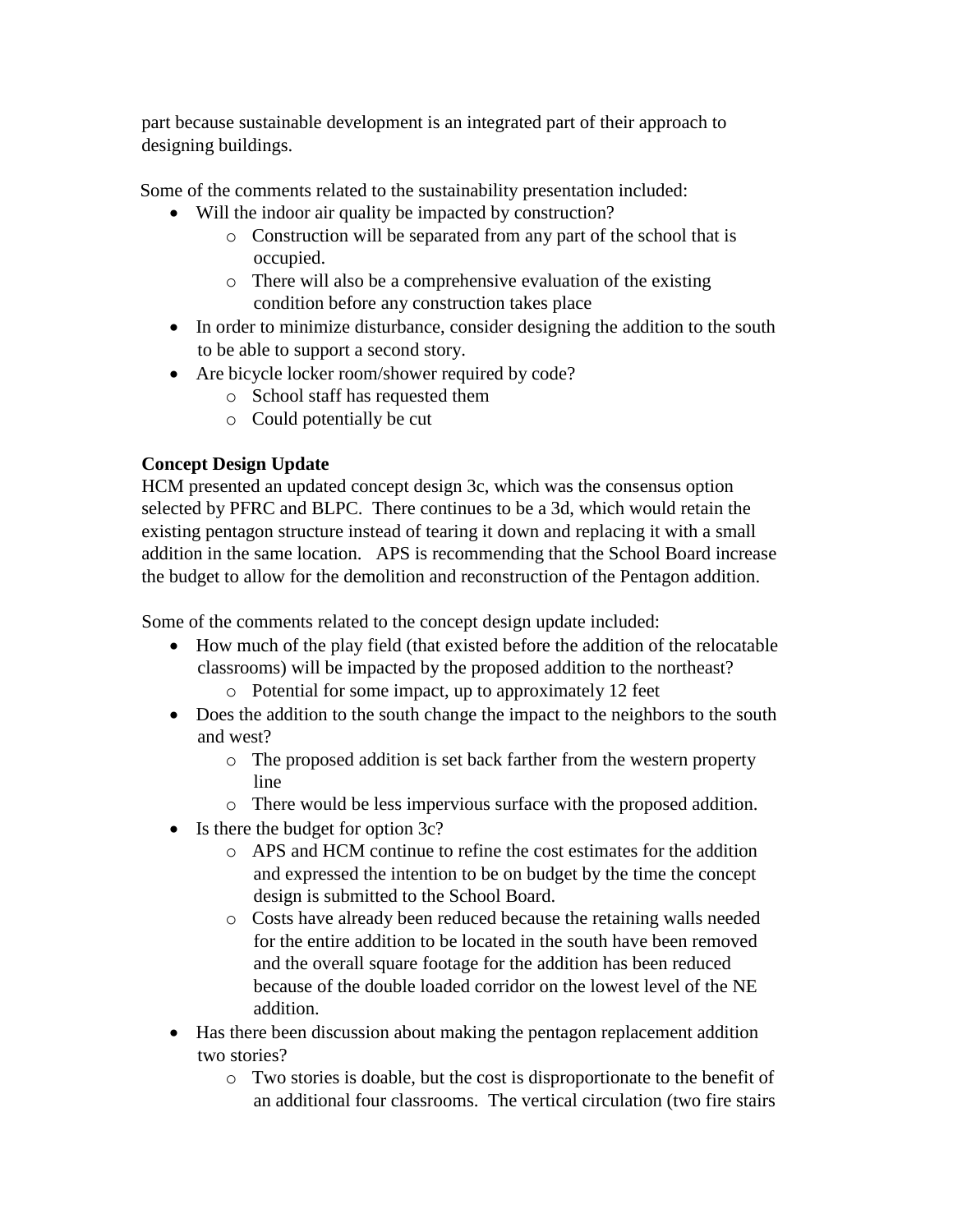and an elevator) would add a significant amount of square footage to the relatively small addition.

o HCM is reviewing making the addition capable of supporting a second story; will be cost dependant.

## **Civil Engineering Update**

The new stormwater management regulations will be in effect as of July 2014; the site is being designed to meet the new, more strict standards. Rain gardens will be provided to treat new impervious areas, and will address water quality (a design capacity of ½ inch is planned for the rain gardens). Also proposed is a pipe underneath the play field (200 feet long by 60 inches wide) to provide water detention on site. This pipe is proposed to be steel.

Some of the comments related to the civil engineering update included:

- Will the new rain gardens be maintained?
	- o The current rain garden has plants that die frequently.
	- o APS does not have a groundkeeper currently.
	- o Rain garden plants are designed to be neglected (it is possible that the current rain gardens were not planted with the correct plant types).
	- o APS will be required by condition to maintain the plants.
- Will there be pervious paving materials used in the new parking area?
	- o APS will consider pervious paving; cost and maintenance is a concern.
- It was suggested that no new parking be provided in order to limit disturbance and new pavement.
- The new parking area does not appear to have any trees proposed between the end and McKinley Road. Can there be a buffer between the sidewalk and the parking area?
- Sidewalk gets covered with leaves, can be a hazard during wet weather.
- Could evergreens be used to screen the parking area instead of deciduous trees?
	- o Maybe, but there are other considerations.
- Pervious pavement reduces runoff, could call for a smaller rain garden.
	- o The proposed rain garden will be sized according to the drainage area.

## **Tree Update**

The preliminary tree survey was presented. The consultant has looked at the existing trees, those that will be impacted by the addition, those that will be saved, and potential areas for adding new trees. The number of new trees that will be planted is greater than the number of trees that will be removed. The trees are evaluated based on species, age, condition, and what they contribute to the site. The tree in the courtyard adjacent to the pentagon addition is a silver maple tree that is reaching the end of its useful life. Also evaluated is the percentage of the root system that will be impacted and whether the tree would survive construction. Most of the root system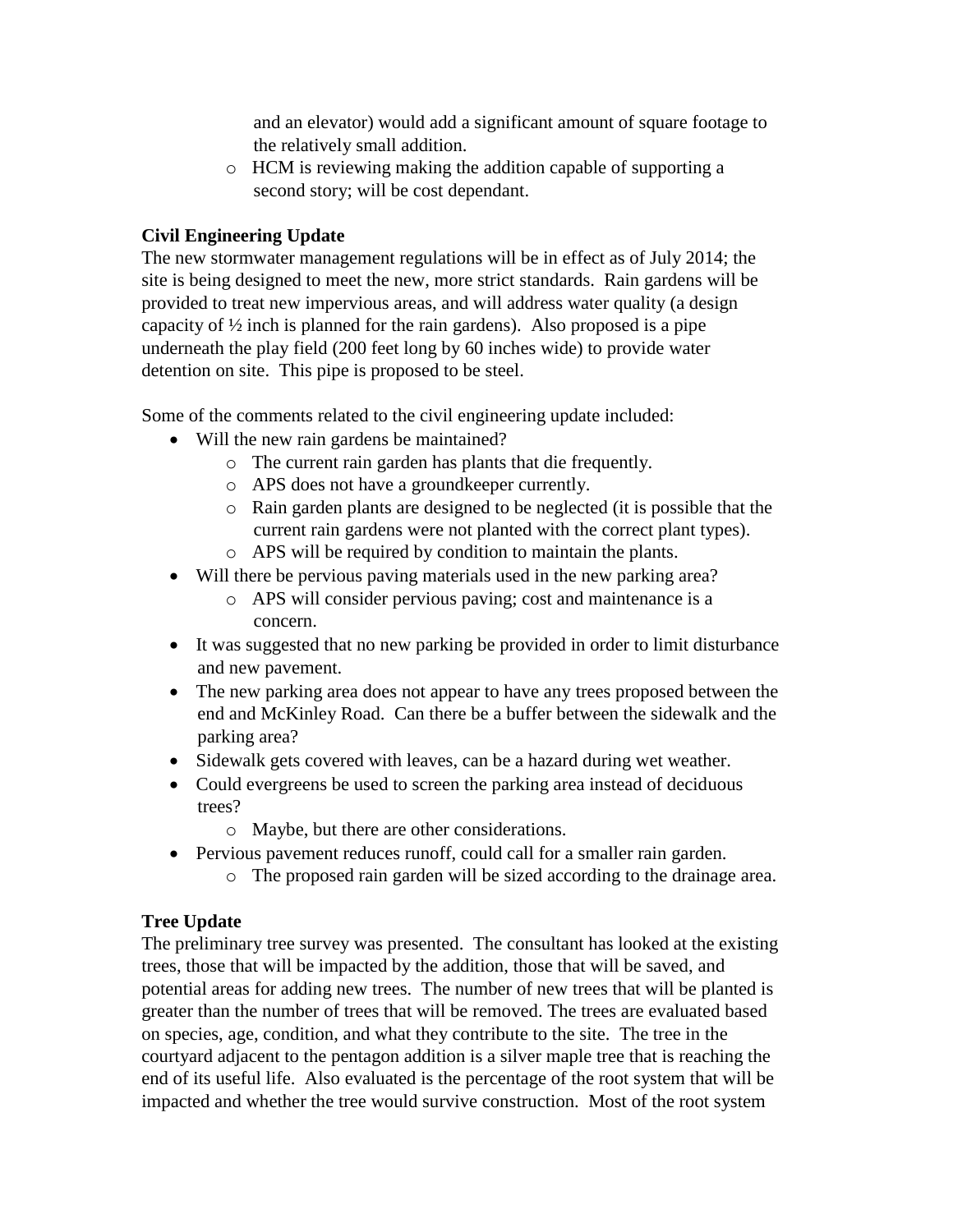is in the top 12" of soil. The priority 2 red oak tree in the parking area may be impacted by construction.

Some of the comments related to the tree update included:

- Prefer to preserve trees over providing new parking
- The neighborhood would like the teachers to have more parking
- Concern about teachers carrying heavy loads, particularly pregnant women if adequate parking is not provided on site.
- How high will the retaining wall proposed for the parking area be?
	- o Approximately 6 feet.
- Why are 2 trees adjacent to McKinley on the north side of the driveway identified as being removed?
	- o The trees could potentially be impacted by creating two new barrier free access points from McKinley Road to the school.
- Requested a listing of the number and species of the trees proposed to be removed (available in the presentation: [http://www.apsva.us/cms/lib2/VA01000586/Centricity/Domain/105/PFRC%](http://www.apsva.us/cms/lib2/VA01000586/Centricity/Domain/105/PFRC%20-%2005%20-%20140122.pdf) [20-%2005%20-%20140122.pdf\)](http://www.apsva.us/cms/lib2/VA01000586/Centricity/Domain/105/PFRC%20-%2005%20-%20140122.pdf).
- How much piping will be needed to manage stormwater and will there be construction impacts for adding pipes?
	- o There are existing pipes on site; they are being studied.
- Trees to be preserved will be protected by a fence during construction.
- There are ways to work around the critical root zone of trees in order to protect them.
- The construction site will be monitored by Arlington County staff in order to ensure that the trees are protected as required.
- What kind of management goes into making sure that the trees are protected?
	- o APS construction managers monitor the site
	- o Fences are installed and verified before construction starts
	- o There is a tree protection bond
- A concern was raised about the number of trees that were cut down during the installation of relocatable classrooms at schools around the county.
- How to prevent a similar situation to Ashlawn happening at McKinley?
	- o Scott Prisco responded with lessons learned from Ashlawn
		- There is an arborist involved much earlier in the process
		- The potential impacts to trees from construction are very conservative, showing any tree that could potentially be impacted. The hope is to remove fewer trees than shown.
		- Better communication between APS and the community
		- Final construction documents will be presented to BLPC and PFRC
- When are the final plantings determined?
	- o Starts at the schematic design phase, ends at construction documents